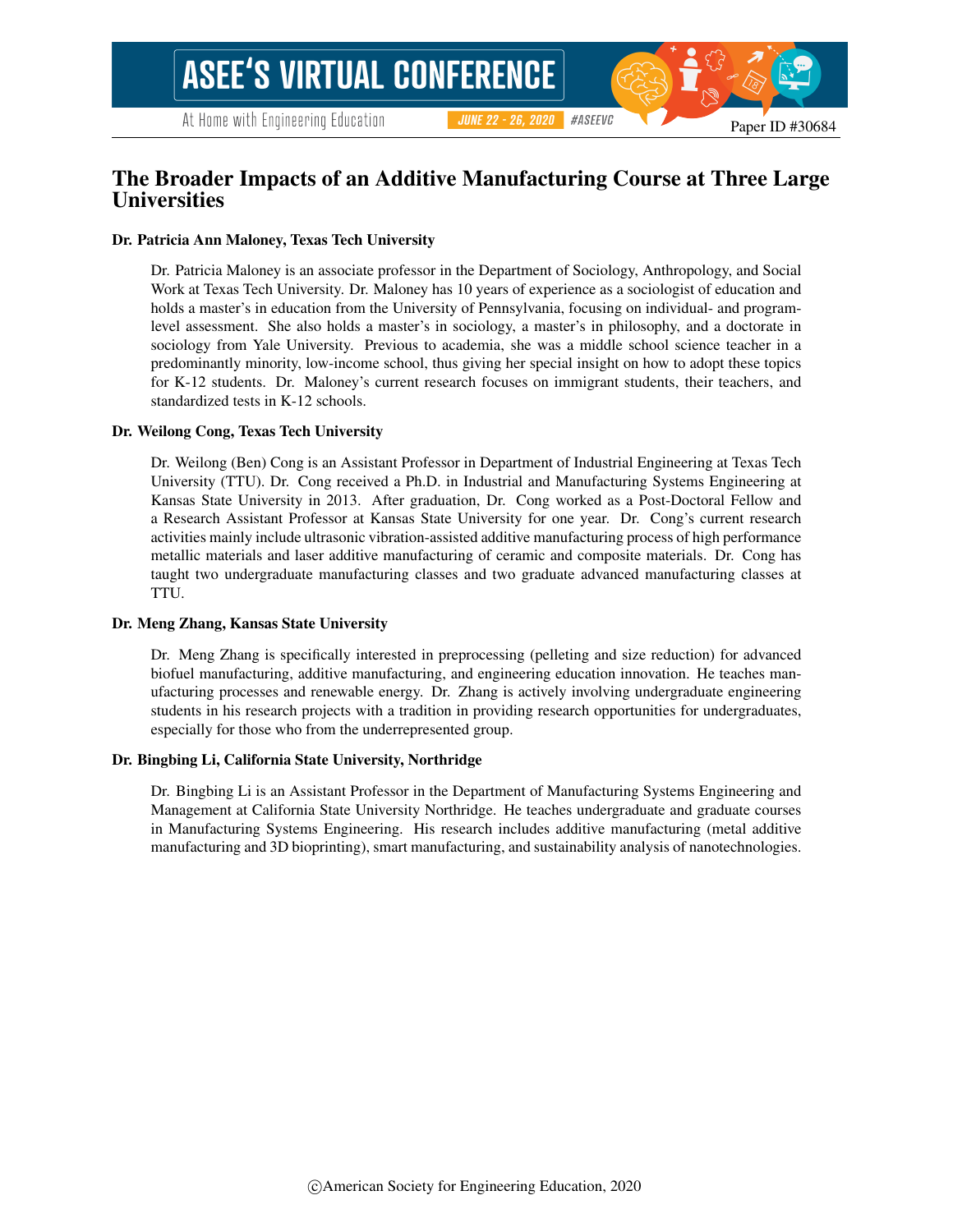# **The Broader Impacts of an Additive Manufacturing Course at Three Large Universities**

# WIP: Implementation and Assessment of Project

Abstract: This paper documents the effects of an additive manufacturing course on two sets of students: (1) the undergraduates who took the course and (2) the middle and high school students who visited our labs. At the time of the conference, nine semesters of data (three years at three schools) will have been collected, as well as data from the middle and high school students who visited our labs. Overall, our research questions were: (1) what is the effect of this course on the content knowledge of (a) enrolled undergraduates and (b) middle and high school students? And (2) what is the effect of this course on the attitudes towards engineering and self-efficacy in engineering for (a) enrolled undergraduates and (b) middle and high school students? To determine the answers, our longitudinal matched-pairs data collection was conducted. In short, as measured by t-test, all students improved on content knowledge  $(p<.01)$ , but female students improved slightly more than male students (+9.89 versus +9.01, respectively). Undergraduates did not change their minds about the factors that are important in engineering, although they did significantly change their self-efficacy ratings in some skills because of the course. In particular, undergraduates rated themselves higher in teamwork, creativity, and technical skills, which reflect the content and focus of the course. Additionally, we brought multiple field trips of middle and high school students into our labs for outreach. Using a simplified version of the metric described above, we can see that all students improved on content knowledge.

### **Introduction and Background:**

Additive manufacturing is a class of manufacturing processes where material is deposited in a layer-by-layer fashion to fabricate a 3D part directly from CAD model (ASTM) [1-5]. Additive manufacturing (AM), or 3D printing, has revolutionized and redefined how products are designed, manufactured, distributed and utilized for many industries around the world. AM is one of the pillars for Industry 4.0. It has the power to transform the digital-physical interface for product design, development, and manufacturing. The global value of AM products and services is expected to grow considerably from \$ 4 billion in 2015 to \$ 10.8 billion in 2021 [6]. The fastevolving AM technologies and market in the global Industry 4.0 background is creating a skill shortage in workforce pipeline and knowledge gap in related education and training. This requires the creation of courses and other educational activities to equip students and faculty with this new expertise to meet the increasing demand for engineers, designers, and educators in AM.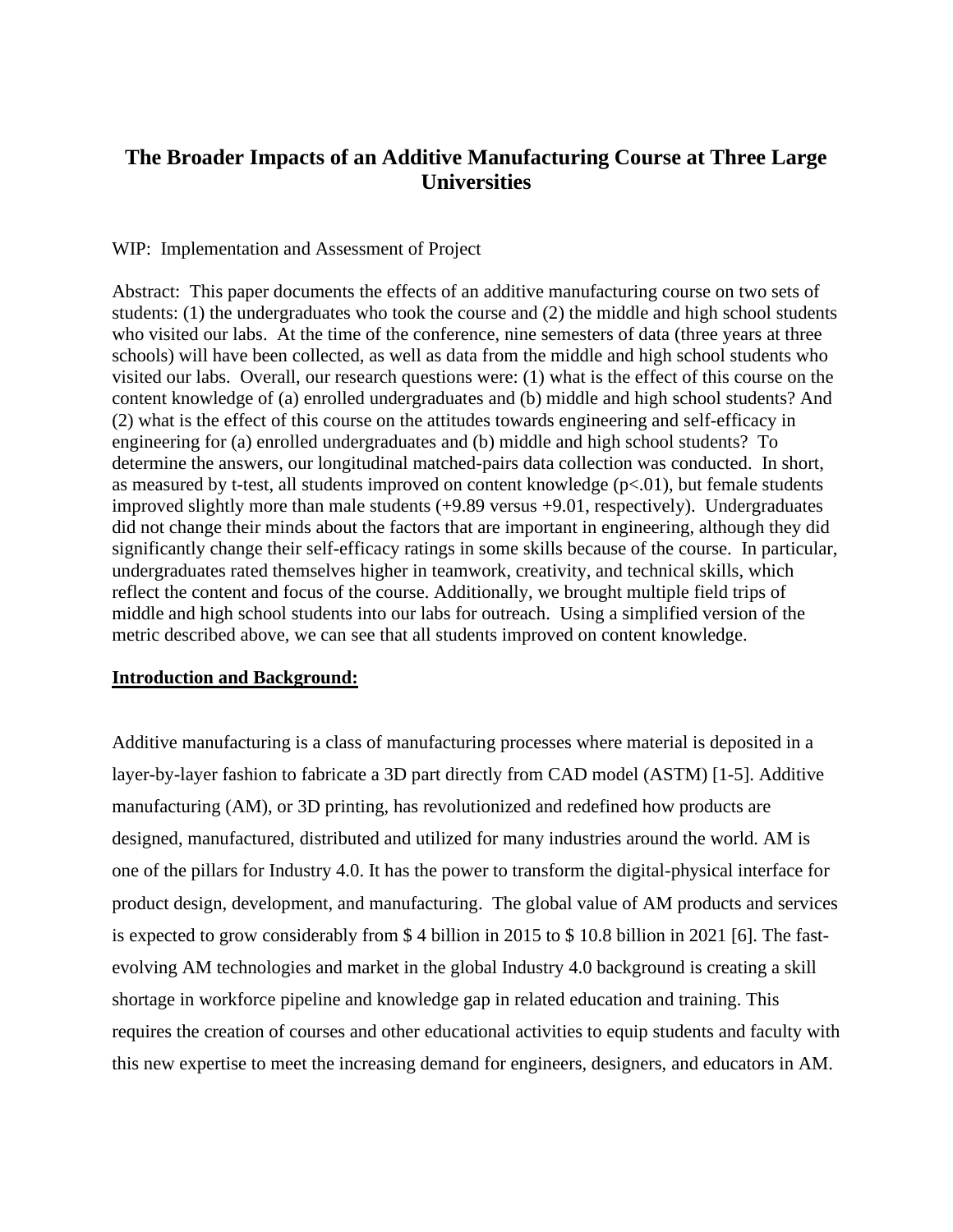AM is attracting more and more attention and is under intensive investigations for the fabrication of multiple types of engineering materials, including metals, ceramics, composites, and plastic, due to the capability of fabrication with these materials. AM is becoming popular in producing an impressive array of products for aerospace industry due to the shortened cycle time, shortened time to market, part remanufacturing, the improved product performance, and on-demand product solutions; the automotive industry because of design freedom, the fast cycle time from design to production, on-demand manufacturing, less material consumption, added features to increase function and speed, the improved package design to reduce drag; orthopedic industry due to the flexible and efficient production and design freedom; etc. The continuously increased growth of AM applications will generate significant impacts on the manufacturing industries, U.S. economy, and society in general.

However, despite AM's increasing importance to the U.S. economy, we found (via of a survey of approximately 60 other colleges of engineering) that almost no universities have a permanent undergraduate course on it. Thus, we have created and implemented such a course at our universities with NSF support (grant number redacted). This paper documents the effects of an additive manufacturing course on two discrete sets of students: (1) the undergraduates who took the course and (2) the middle and high school students who visited our labs. This course was designed to teach engineering undergraduates the principles of additive manufacturing and was supported by funds from NSF IUSE grant 1712311. It has been simultaneously run during the spring semester for the past three years at Texas Tech University (a Carnegie high research productivity and Hispanic Serving Institution), Kansas State University (a Carnegie high research productivity and land grant school), and California State University, Northridge (a public state school that focuses on teaching first-generation and other underprivileged students). Currently, nine semesters of data (three years at three schools) have been collected, as well as data from the middle and high school students who visited our labs.

Overall, our research questions were: (1) what is the effect of this course on the content knowledge of (a) enrolled undergraduates and (b) middle and high school students? And (2) what is the effect of this course on the attitudes towards engineering and self-efficacy in engineering for (a) enrolled undergraduates and (b) middle and high school students? We were also able to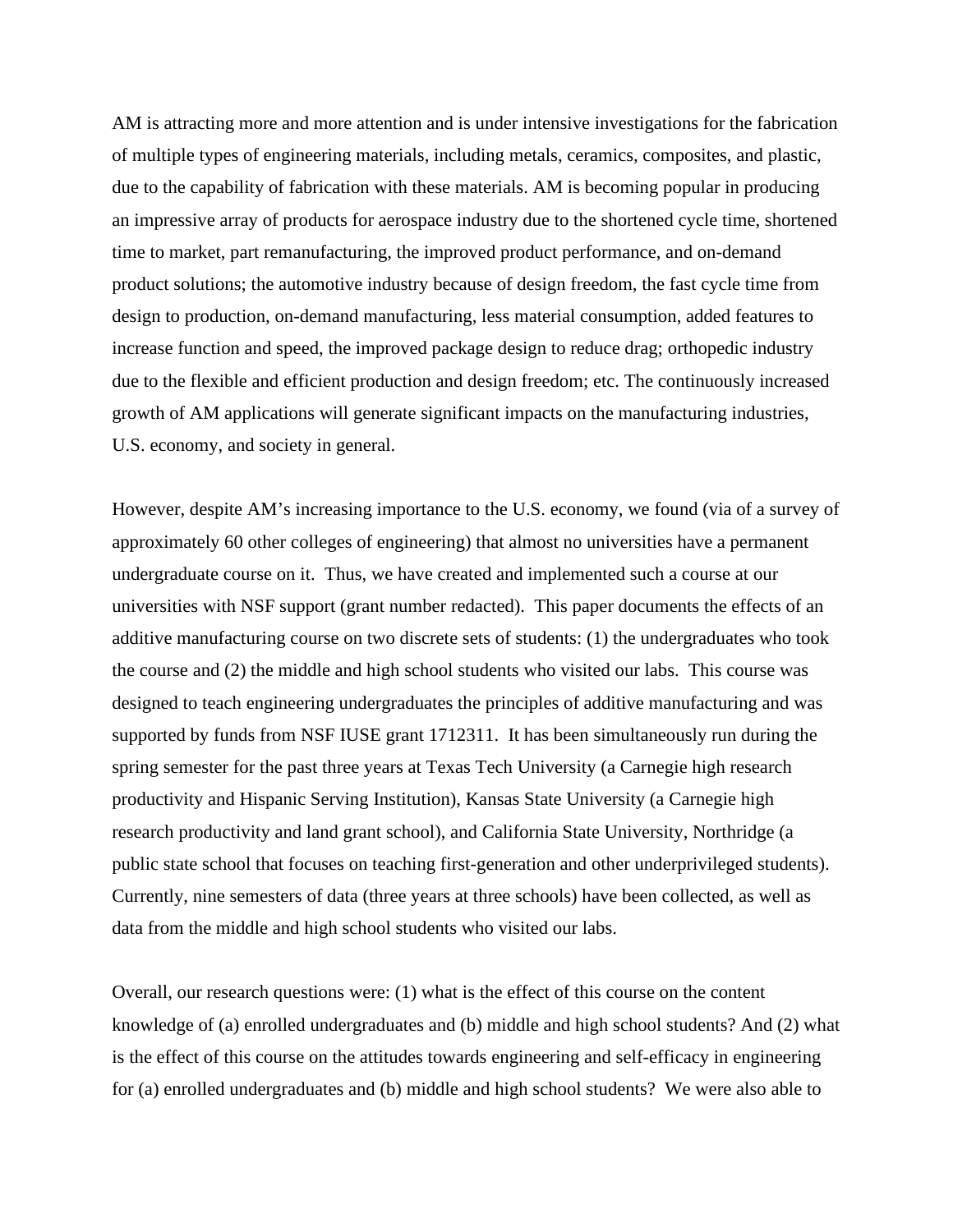decompose the student groups into sub-groups by race, gender, first-generation college student status, major, and between universities to determine if there are differences in effects between those categories.

## **Background on the Course:**

The course is in a weekly lecture then lab format to help students understand the fundamentals and theoretical knowledge from an expert and then engage with and apply that knowledge in a lab setting with the actual 3D printers. It is a smaller, upper-division election with enrollments (in each section) of about 20 students per university per year, so students get a great deal of contact and instructional time with the professor. In content, the course focuses on three types of additive manufacturing processes: liquid-based, powder-based, and extrusion-based, as well as gaining practical knowledge and experience with common AM materials like metals and alloys, polymers, ceramics, and other composite materials. The objectives of the course include:

- 1. Learn about the fundamental principles and changing technologies of additive manufacturing
- 2. Create designs of objects and/or parts using commercial software
- 3. Digitize free-form geometry
- 4. Be able to describe and assess the applications, capabilities, procedures, and advantages/disadvantages of AM
- 5. Define the criteria necessary for different AM processes
- 6. Apply those criteria to select the appropriate process
- 7. Have practical experience in different areas of AM, including the ability to solve common problems
- 8. Conduct outreach to local schools.

We are in the process of publishing a textbook based on the content, procedures, and learning outcomes of the lab projects, including detailed notes for students and professors as to how to conduct these labs in their own classrooms. This is designed to be a complement to other textbooks based on content knowledge of additive manufacturing. The course is a junior-level class with a limit of 25 students and meets for three hours a week. It is designed to start students in the lab almost immediately, after a brief set of lectures that take place only in the classroom learning about some of the principles of AM in addition with safety precautions. The rest of the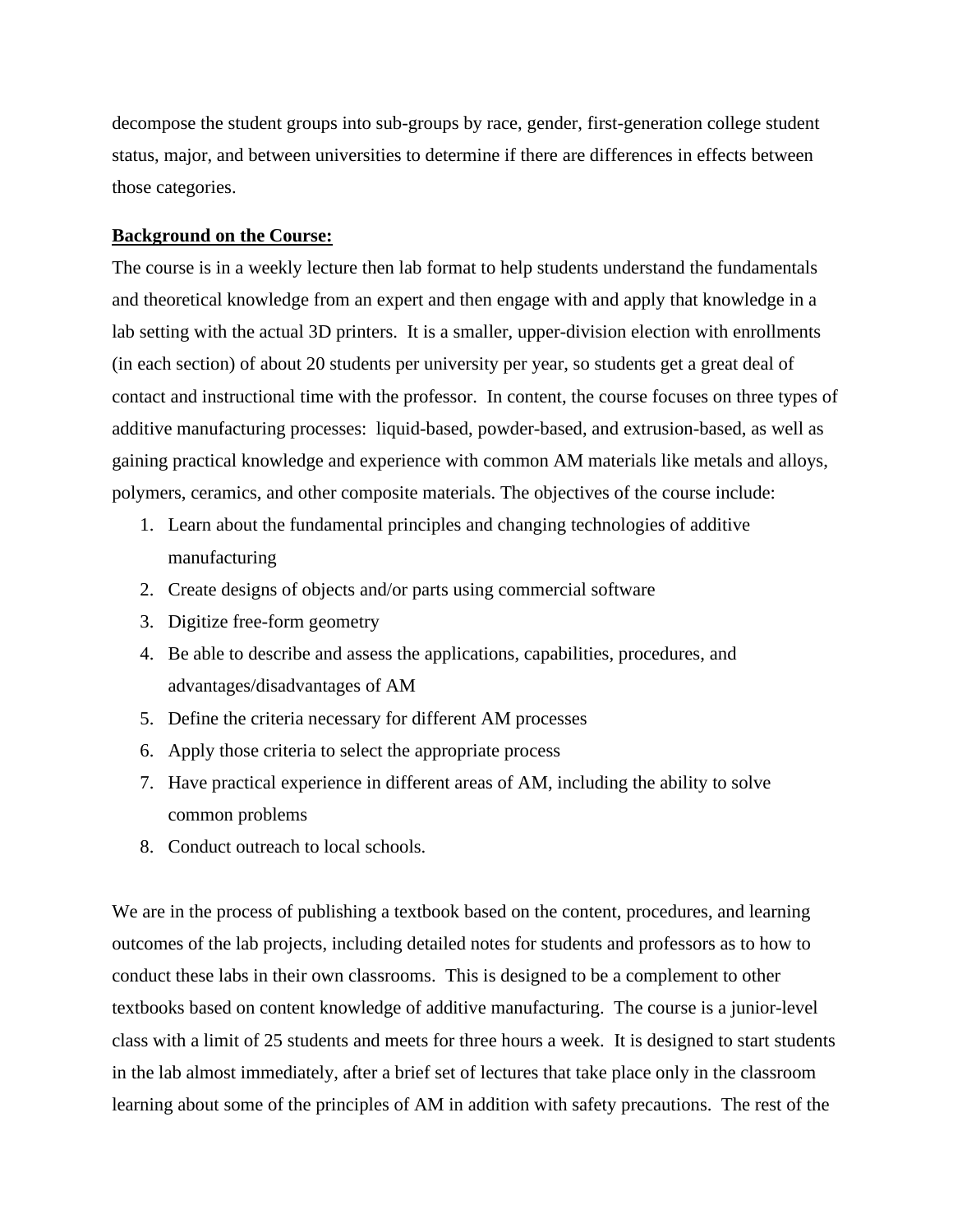semester is designed to have students learn about principles and problems, then immediately begin applying that knowledge and engaging problem-solving and critical-thinking skills while doing the labs.

The final objective – outreach – is based on the field trips that local middle and high school students took to our labs to learn about additive manufacturing from the undergraduate students. Undergraduates gave presentations in groups about different topics in AM, including how to create designs, how to digitize those designs, and how to program the actual machines. The middle and high school students were then paired with an undergraduate mentor for hands-on experience. The middle school students had single day field trips, while the high school students returned twice over the course of two weeks. More information about assessment of these trips can be found below in the methods section.

### **Methods:**

### *Data Collection and Analysis:*

To be able to assess the effects of this course on both undergraduates and on the middle and high school students with whom they interacted, we need two datapoints: Time 1 (at the beginning of the semester or field trip) and Time 2 (at the end of the semester or field trip). The assessment metric was comprised of two parts: a content knowledge assessment and an attitudinal assessment. The former was tailored to the academic level of the respondents. Specifically, the undergraduates had ten multiple choice questions (each worth two points) and five essays (each worth five points), written for upper-level engineering students. The  $6<sup>th</sup>$ -12<sup>th</sup> graders had five essay questions that assumed no prior knowledge of engineering. This was blinded and then "graded" by the three engineering professors associated with the project. Because of ethical guidelines, no actual course grade was attached to this assessment. Students were told to "do their best" in order to determine results.

The latter metric, the attitudinal metric, consisted of a previously validated Engineering Skills Assessment that was inductively developed and tested for validity on engineering undergraduates [7-8]. This metric and the undergraduate content knowledge one can be found in Appendix A. The attitudinal metric also contains questions about year of study, major, and demographics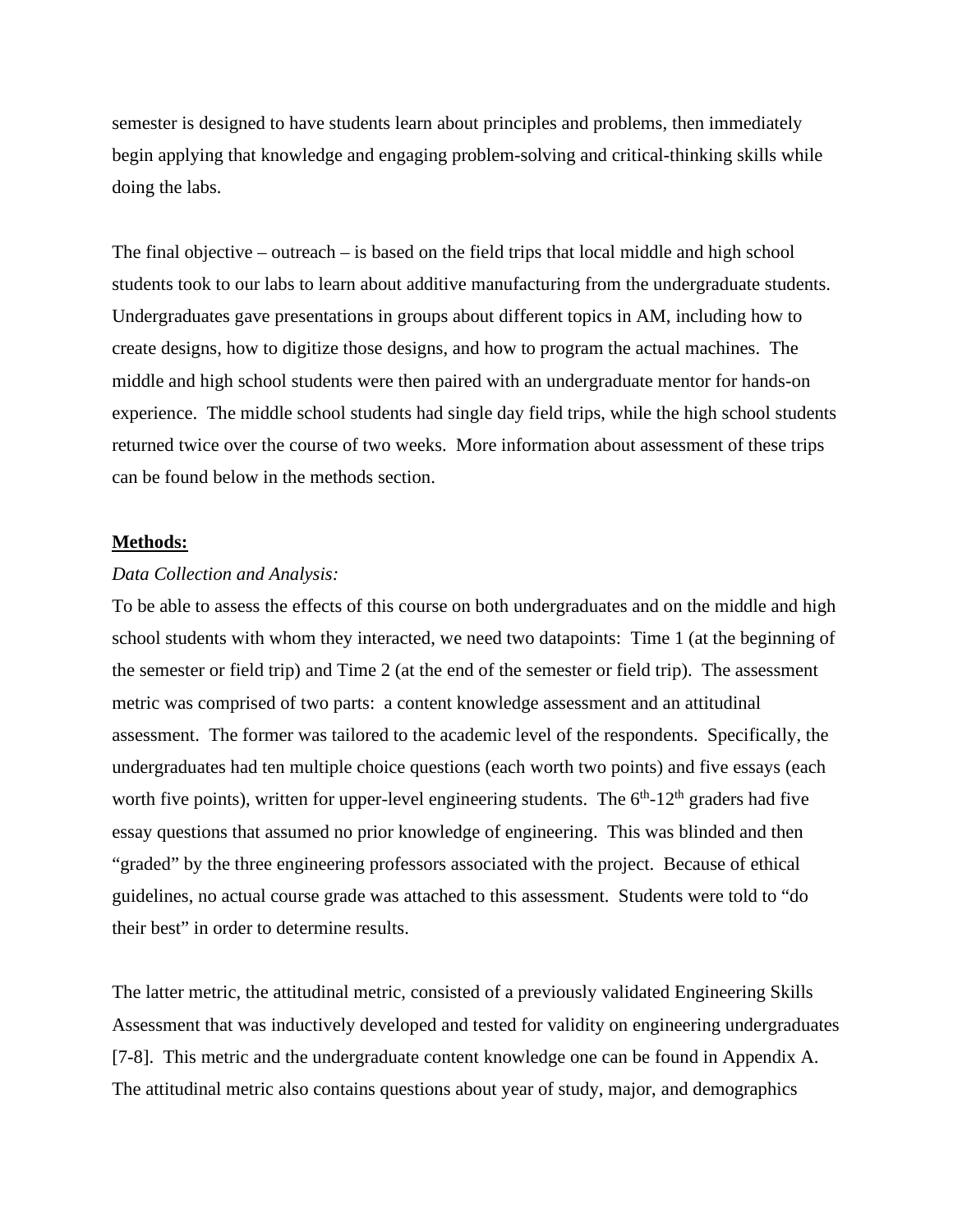including race, gender, and first-generation college student status. The results from 2020 are currently being collected and will be available at the conference in June. The data presented in this paper are from the spring 2019 semester and collected identically. To determine whether there was any content knowledge growth or attitudinal change between Times 1 and 2, a paired samples T-test was used. This also allowed us to measure change in sub-groups including by race, gender, major, and first-generation college student status. Overall, we had 55 matched pairs (those with data at Time 1 and Time 2), with 16 at Texas Tech, 20 at Kansas State, and 19 at CSUN. One to two students per university were present at Time 1 but not Time 2, likely because they dropped the class. They are not included in the data analysis.

### **Results:**

#### *Undergraduates:*

The tables of results can be seen in Appendix B below. Table 1: Content Knowledge Averages shows the difference over the course of the spring 2019 semester by university and overall. We can see that all students, irrespective of university, increased significantly by 9.1267 points on a 0-45 point scale  $(p<.01)$  in content knowledge. There was no statistical difference between TTU and KSU, but CSUN had a smaller increase (albeit still statistically significant [p<.01] one) from Time 1 to Time 2. We attribute this smaller increase to the lower socioeconomic student population found in CSUN, but it's an area of concern that we are actively observing in the spring 2020 semester.

These results can also be broken down into self-identified sub-groups by gender, major, race, and first-generation college student status. Again, we can see that all subgroups experienced statistically significant growth over the course of the semester  $(p<.01)$ . Table 2: Content Knowledge Averages…by Demographics shows the specific starting and ending numbers. Overall, we see that men  $(N=41)$  and women  $(N=14)$  experienced the same growth, with approximately the same starting and ending averages (no statistical difference was observed between men and women at Time 1 or Time 2).

This was, however, not the case when the groups were broken down by major. Industrial engineering (IE) was the largest major in our sample  $(N=31)$ , with mechanical engineering (ME)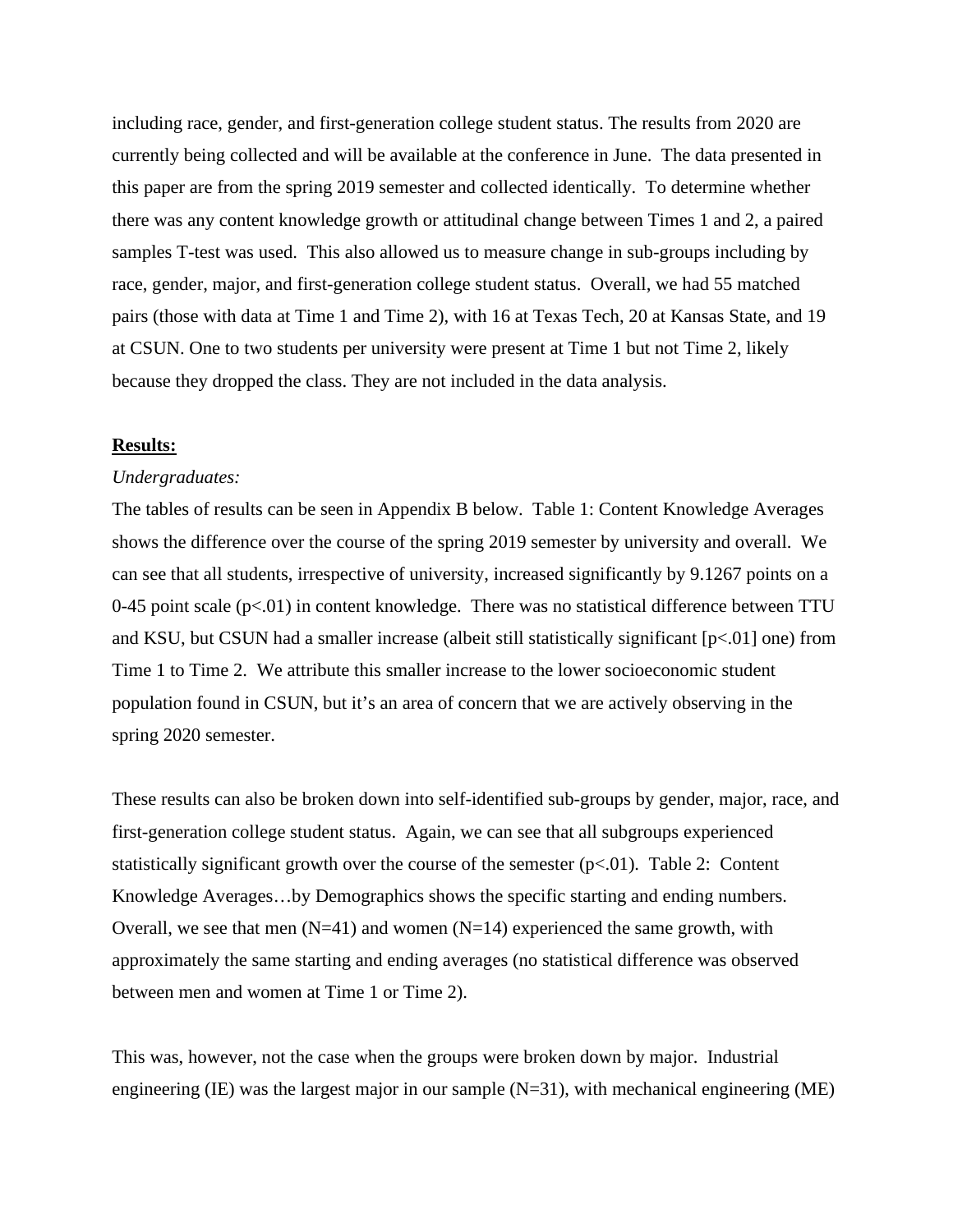a distant second  $(N=11)$ . There were other engineering majors present in the sample, but no single major was large enough to form its own group, thus they were left out of this betweenmajor analysis. There was a statistical difference at Time 1 ( $p$ <.05), with ME averaging higher than IE. This difference actually reversed itself at Time 2, where IE outpaced ME by 1.49 points, although this difference was not statistically significant. Both groups experienced a statistically significant growth  $(p<.01)$ .

There were 31 white students and 14 students who identified as something other than white on the surveys. Due to low numbers in the non-white group, we collapsed our racial categories into white and non-white for statistical analyses. Interestingly, there was no statistical difference between the groups' scores at Time 1. There was a small statistical difference between the groups at Time 2 (at the  $p<1$  level, not  $p<0.05$ )), with the white students gaining 10.55 points over the course of the semester and the non-whites gaining 8.93 points. The same pattern was found in first-generation college students  $(N=11)$  and non-first-generation college students  $(N=35)$ , in that there was no statistical difference between the groups at Time 1, but the non-firstgeneration college students increased slightly more (+10.4 points) than the first-generation college students  $(+8.55)$ . Both groups increased at statistically significant levels  $(p<.01)$ , and the difference of the increase between the two groups was also statistically significant, albeit barely at the  $p<1$  level, not  $p<0.05$ .

The attitudinal shifts that occurred during the course of the semester showed an interesting and similar pattern to results from the spring 2018 semester. Table 3 shows what respondents thought was important to engineering (as well as change during the semester) and Table 4 shows their own self-rating on those skills (as well as change during the semester). There are different total numbers for the content assessment and perceptual assessment because some students chose not to complete both. These item constructs (Job Related Skills, Interpersonal Related Skills, and Life/Professional Skills) were first grouped according to inductive analysis from qualitative data collection among engineering undergraduates in an unrelated project [7]. The constructs were then validated via an exploratory factor analysis and internal consistency metrics that replicated the findings of the qualitative analysis [8]. Overall, students did not appear to change their minds about what is important in engineering, although they did rate analytical skills and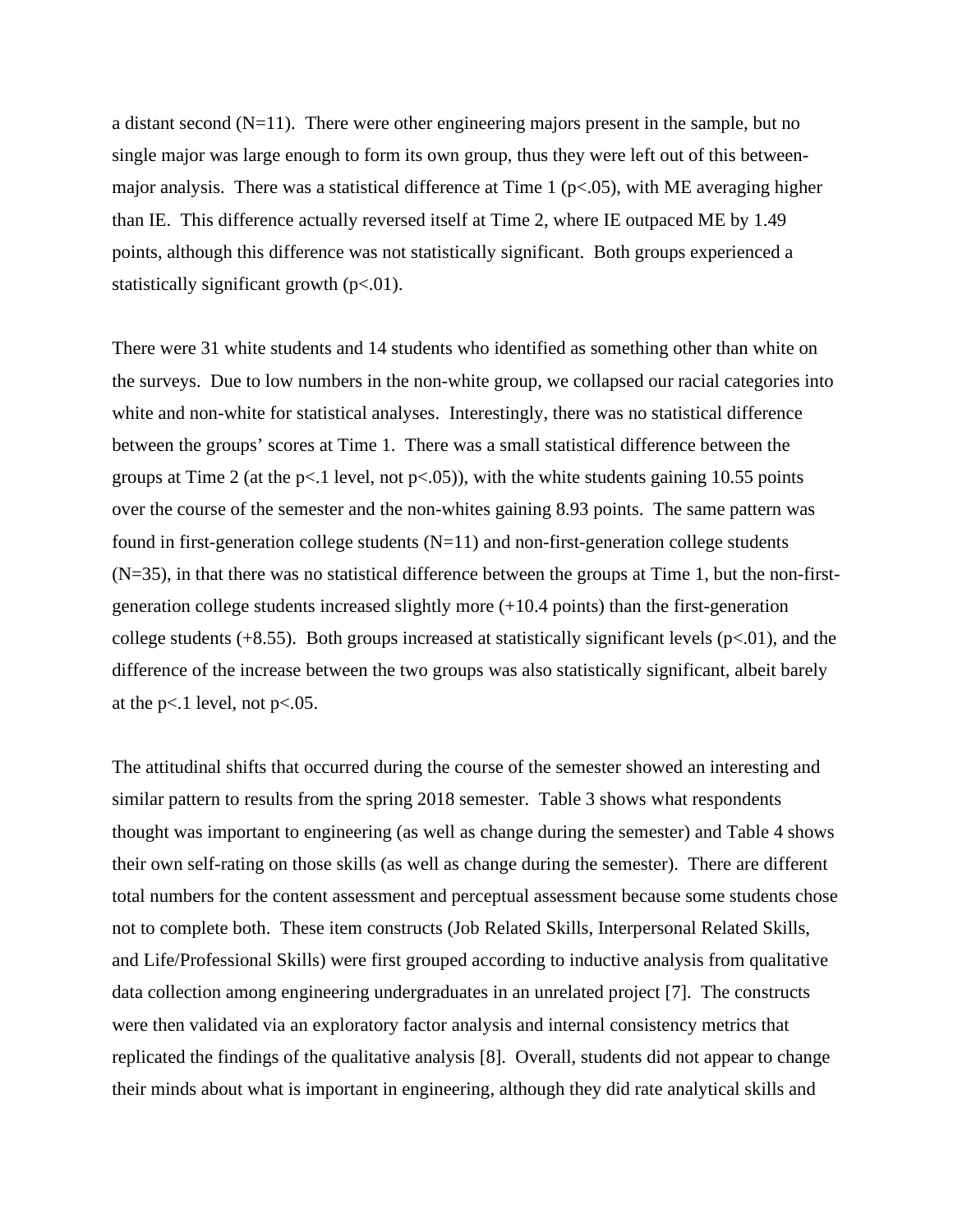time management as less important at Time 2 than at Time 1 ( $p<1$ ). The largest shift can be seen in students' self-efficacy levels. All three constructs showed statistically significant gains  $(p<0.01)$  and nine of the 11 individual skills showed statistically significant gains. This is promising because high levels of belief in self-efficacy correlate with increase tenure in engineering and career persistence, particularly in women and students of color. The largest statistically significant gains were found in teamwork, creativity, and technical skills, which reflect the content and instructional activities (group work, practice on AM machines, and digitizing objects) of the course. Students were not shown their original scores at Time 2 data collection in order to remove bias.

## Outreach – Effects on Middle and High School Students

Table 5 shows content knowledge differences at the beginning and at the end of the field trips to our labs. We can see that, as expected, middle schoolers generally perform worse than high schoolers, both at Time 1 and Time 2. This is on the same 15-point scale. This is likely because of the age difference between the two groups, but also because the high school field trips were longer and repeated, as appropriate for age levels. Coincidentally, both groups experienced a knowledge growth of 5.16 points, which was statistically significant  $(p<0.01)$ . Verbally, students expressed to us that they were interested and encouraged by the field trips, saying that they didn't realize that "3D printing could be used for so many things" and "it's actually easier than I thought. Maybe I'll pursue this in college."

# **Conclusion:**

Overall, we can see that the undergraduates enrolled in this course were able to improve at significant levels in knowledge over the course of the semester, regardless of university affiliation or demographic factors like race, gender, or first-generation college student status. This was also true for the middle and high school students who came to visit our labs for field trips. Anecdotally, the undergraduates highly enjoyed mentoring the younger students, and found that teaching AM skills to a younger generation was both personally fulfilling and helped to cement those foundational skills in their own minds. We found that this course improved knowledge of AM, as well as professional skills like teamwork, creativity, and computer skills, thus setting our undergraduates up for a better trajectory in their later engineering careers.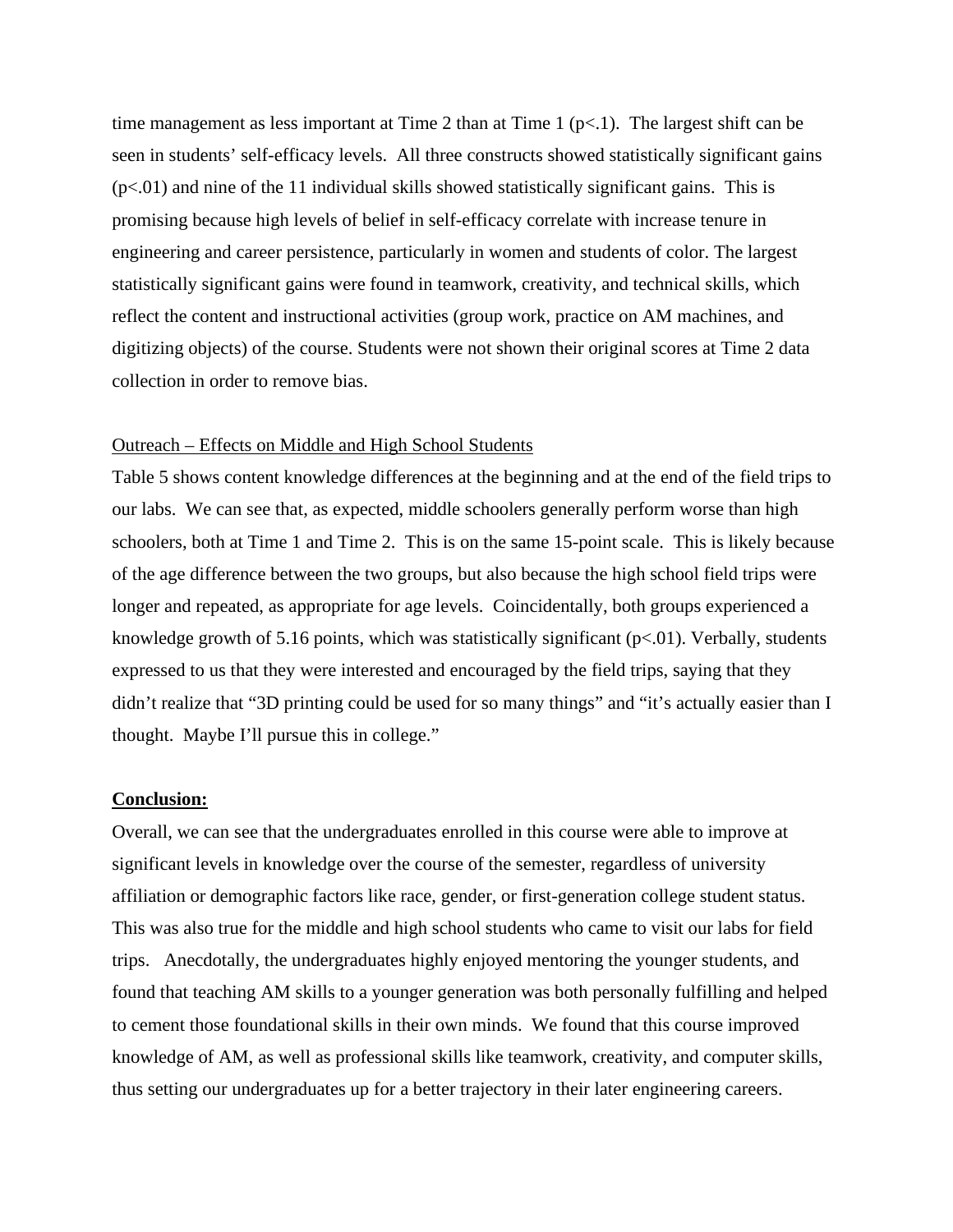Appendix A: Content Knowledge and Attitudinal Assessment

(1) Which kinds of materials can be fabricated by additive manufacturing processes (more than one answer)?

| (2) 3D printable models may be created with a computer-aided design (CAD) package, and | is one of the most common file types that all the 3D printers can read and print. |                                                                              |           |
|----------------------------------------------------------------------------------------|-----------------------------------------------------------------------------------|------------------------------------------------------------------------------|-----------|
| (A) .sldftp                                                                            | (B) .dwg                                                                          | $(C)$ .stl                                                                   | $(D)$ cad |
| (3) Which one of following processes used filament as starting material (feedstock)?   |                                                                                   |                                                                              |           |
| (A) Fused Deposition Modeling (FDM)<br>(C) Stereolithography (SLA)                     |                                                                                   | (B) Selective Laser Melting (SLM)<br>(D) Laser Engineered Net Shaping (LENS) |           |

(A) Metals (B) Ceramics (C) Plastics (D) Composites

(4) Which one of following processes would not be used in additive manufacturing fabrication?

| (A) Extrusion      | (B) Fusion welding |
|--------------------|--------------------|
| (C) Polymerization | (D) Machining      |

(5) Which of the following processes has the lowest unit manufacturing cost?

| (A) Fused Deposition Modeling (FDM) (B) Selective Laser Melting (SLM) |                                         |
|-----------------------------------------------------------------------|-----------------------------------------|
| (C) Stereolithography (SLA)                                           | (D) Laser Engineered Net Shaping (LENS) |

(6) You can recycle many plastic containers and extrude them into reels of filament used on Fused Deposition Modeling (FDM) 3D printers. These plastics are **which are construently** 

(A) thermoplastics (B) thermosets (C) photopolymers

(7) In 2015, the FAA cleared the first 3D printed part to fly in a commercial jet engine from GE. It is the housing for the compressor inlet temperature sensor as shown in this right figure. By layering powered metals that are melted and fused together through a process known as \_\_\_\_\_\_\_\_\_\_ the pieces are welded together as one and come out five times stronger than its predecessor.

- (A) Selective Laser Melting (SLM)
- (B) Fused Deposition Modeling (FDM)
- (C) Stereolithography (SLA)
- (D) Laser Engineered Net Shaping (LENS)

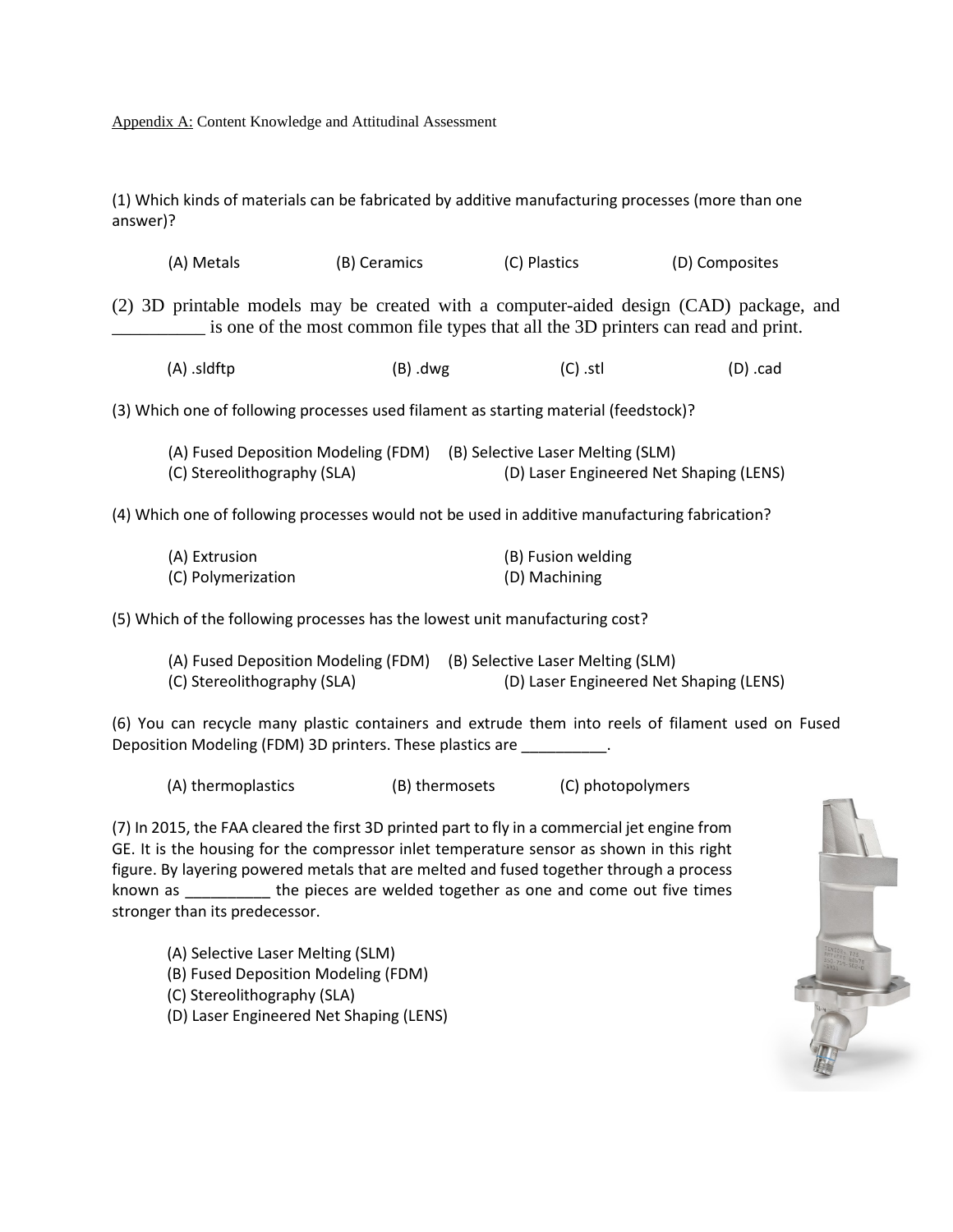(8) Which of the following additive manufacturing solutions applies an ultraviolet light to a liquid polymer to change it into solid plastic?

| (A) Selective Laser Melting (SLM) | (B) Fused Deposition Modeling (FDM)     |
|-----------------------------------|-----------------------------------------|
| (C) Stereolithography (SLA)       | (D) Laser Engineered Net Shaping (LENS) |

(9) Post processing \_\_\_\_\_\_\_\_\_\_\_\_\_\_ be used after AM fabrication?

(A) has to (B) doesn't have to

(10) Generally speaking, the AM fabricated parts have better surface roughness than machined parts. Please judge this statement.

(A) True (B) False

(11) In your opinion, what is additive manufacturing or 3D printing?

(12) Please talk about how the part would be built from 3D model to 3D part in an additive manufacturing process?

(13) Discuss the current benefits and limitations of 3D printing; give examples of areas where 3D printing is becoming mainstream.

(14) Current AM/3D printing technologies all build a part in a layer-by-layer fashion. Do you think it is the perfect way to build every part? What can you imagine as a "true AM/3D printing technology", why it is better than the state-of-the-art now?

(15) Biofabrication is strongly reliant on 3D printing to accurately place cells, matrix and materials in position for tissue engineering. These constructs can be used as testing systems for new drug discovery, understanding cell biology and for replacing tissues and organs that are damaged through injury or disease. As you can imaging, bones, tissues, and organs, especially for a specific individual, cannot be drawn easily using an engineering CAD package, can you think of any approach to generate these digitalized and individualized 3D printable files?

|        | (16) Please circle your department and institute. |            |              |
|--------|---------------------------------------------------|------------|--------------|
| (A) ME | (B) IE or IMSE                                    | (C) Others | Please list. |

(17) What is your classification? Please circle: Freshman Sophomore Junior Senior

 $(18)$  What is your sex?

 $(19)$  What is your race?

(20) Are you a first-generation college student? Yes No

(21) Please rank each of the skills listed below in order of how important you believe they are for an engineer to have (1 is least important, 5 is most important). Then, on the same 1-5 scale, rate yourself on how well developed you are in that skill (1 is not developed at all, 5 is fully developed).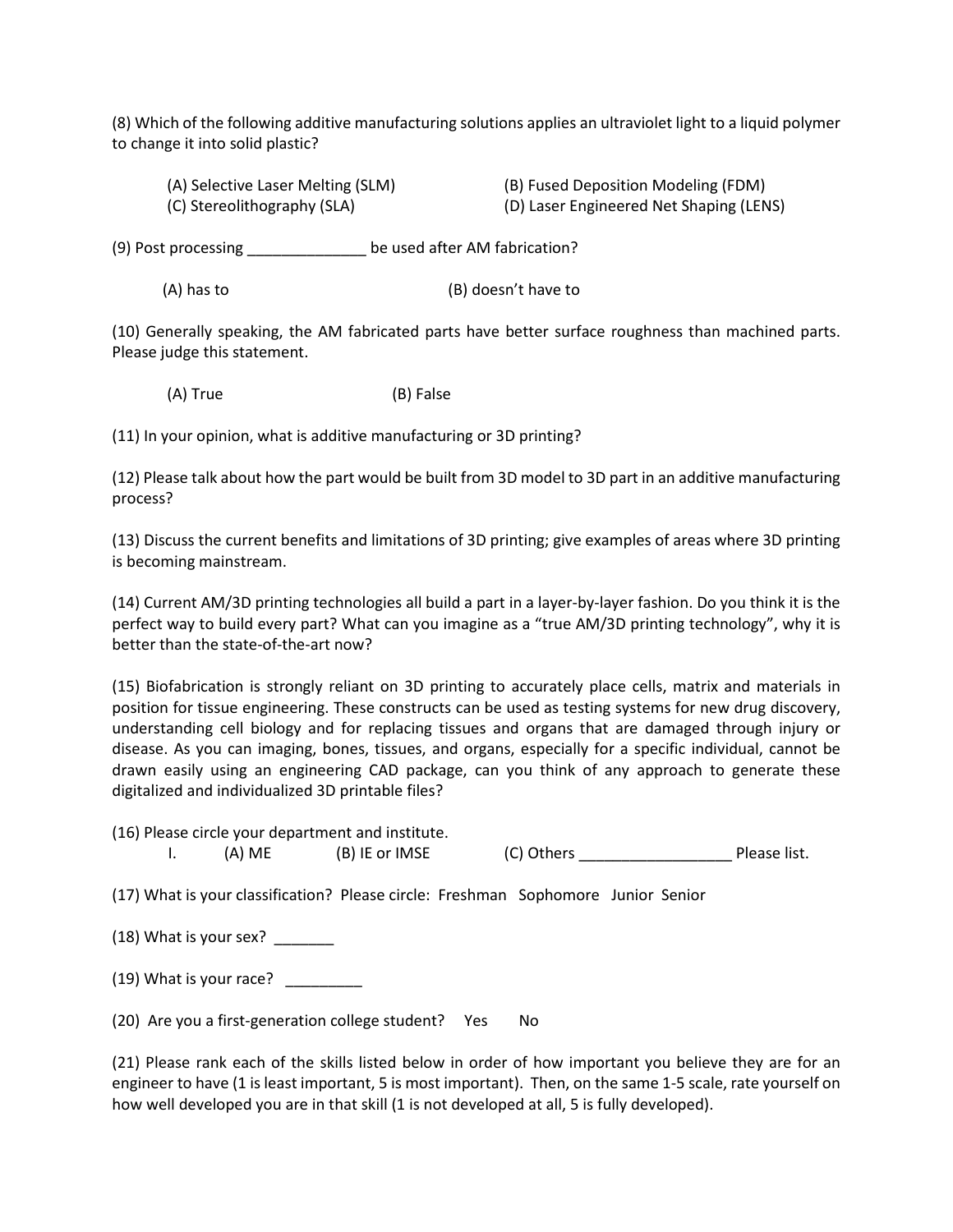|                                              | <b>Importance for</b><br><b>Engineering</b> | Self-Development<br><b>Score</b> | Have you<br>improved in<br>this skill since<br>the beginning<br>of the<br>semester? Y/N |
|----------------------------------------------|---------------------------------------------|----------------------------------|-----------------------------------------------------------------------------------------|
| <b>Communication Skills, including</b>       |                                             |                                  |                                                                                         |
| <b>Listening Skills</b>                      |                                             |                                  |                                                                                         |
| Ability to Work Effectively in a             |                                             |                                  |                                                                                         |
| <b>Team/Group</b>                            |                                             |                                  |                                                                                         |
| <b>Math and Science Skills and</b>           |                                             |                                  |                                                                                         |
| Knowledge                                    |                                             |                                  |                                                                                         |
| (not including computer skills)              |                                             |                                  |                                                                                         |
| <b>Ability to be Creative</b>                |                                             |                                  |                                                                                         |
| <b>Problem Solving Skills</b>                |                                             |                                  |                                                                                         |
| <b>Leadership and Management Skills</b>      |                                             |                                  |                                                                                         |
| <b>Computer Skills</b>                       |                                             |                                  |                                                                                         |
| (including programming and                   |                                             |                                  |                                                                                         |
| modeling)                                    |                                             |                                  |                                                                                         |
| <b>Technical Skills and Knowledge</b>        |                                             |                                  |                                                                                         |
| <b>Time Management Skills</b>                |                                             |                                  |                                                                                         |
| (including punctuality)                      |                                             |                                  |                                                                                         |
| <b>Analytical Skills</b>                     |                                             |                                  |                                                                                         |
| <b>Orderliness and Organizational Skills</b> |                                             |                                  |                                                                                         |
| <b>Attention to Detail</b>                   |                                             |                                  |                                                                                         |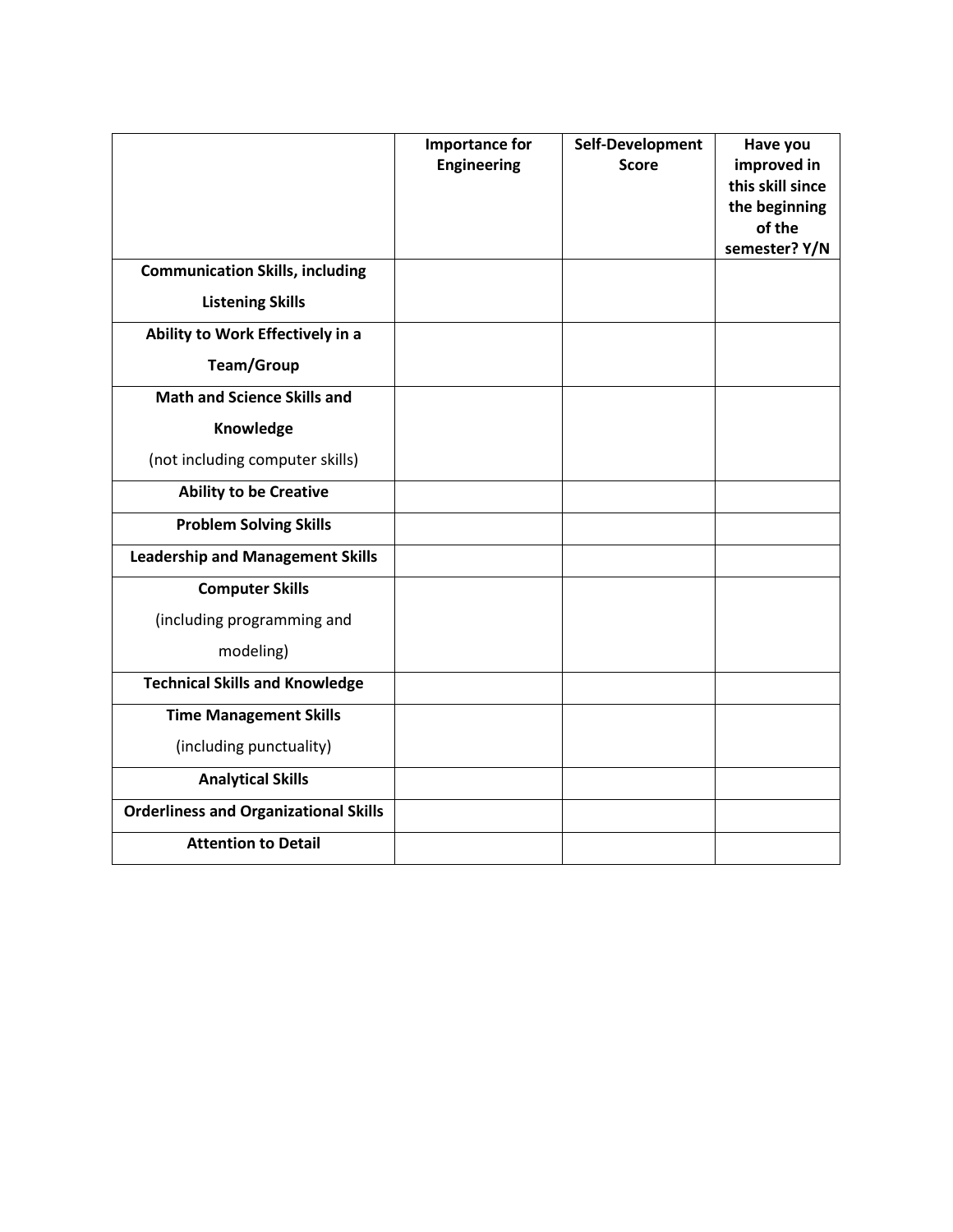# Appendix B:

### Content Knowledge Statistics:

#### Table 1: Content Knowledge Averages and Differences at Times 1 and 2, by University, in 2019

|                        | Time 1                 | Time 2            | Change (of matched pairs)      |
|------------------------|------------------------|-------------------|--------------------------------|
| <b>TTU</b>             | $\bar{X}$ =14.625      | $\bar{X} = 25.56$ | 16 matched pairs, $+10.935***$ |
| <b>KSU</b>             | $\bar{X} = 15.8$       | $\bar{X} = 27.5$  | 20 matched pairs, $+11.7***$   |
| <b>CSUN</b>            | $X = 13.05$            | $X=17.79$         | 19 matched pairs, $+4.74***$   |
| <b>Aggregate Total</b> | $\overline{X}$ = 14.49 | $\bar{X} = 23.61$ | 55 matched pairs, $+9.1267***$ |
|                        |                        |                   |                                |

\* p<.10 \*\* p<.05 \*\*\* p<.01

#### Table 2: Content Knowledge Averages and Differences at Times 1 and 2, by Demographics, in 2019

|                                     | Time 1              | Time 2              | Change (of matched pairs) |
|-------------------------------------|---------------------|---------------------|---------------------------|
| Males $(N=41)$                      | $\bar{X}$ = 14.76   | $\bar{X} = 23.78$   | $+9.02***$                |
| Females $(N=14)$                    | $\bar{X} = 13.79$   | $\overline{X} = 23$ | $+9.21***$                |
| Industrial Engineering $(N=31)$     | $\overline{X} = 15$ | $\bar{X} = 26.13$   | $+11.13***$               |
| Mechanical Engineering $(N=11)$     | $\bar{X} = 17.55$   | $\bar{X} = 24.64$   | $+7.1***$                 |
| White Students $(N=31)$             | $\bar{X} = 15.58$   | $\bar{X} = 26.13$   | $+10.55***$               |
| Non-white Students $(N=14)$         | $\bar{X} = 15.29$   | $\bar{X} = 24.21$   | $+8.93***$                |
| <b>First Generation College</b>     | $\bar{X} = 14.64$   | $\bar{X} = 23.18$   | $+8.55***$                |
| Students $(N=11)$                   |                     |                     |                           |
| <b>Non-First Generation College</b> | $\bar{X} = 15.49$   | $\bar{X} = 25.89$   | $+10.4***$                |
| Students $(N=35)$                   |                     |                     |                           |
| * p<.1 ** p<.05 *** p<.01           |                     |                     |                           |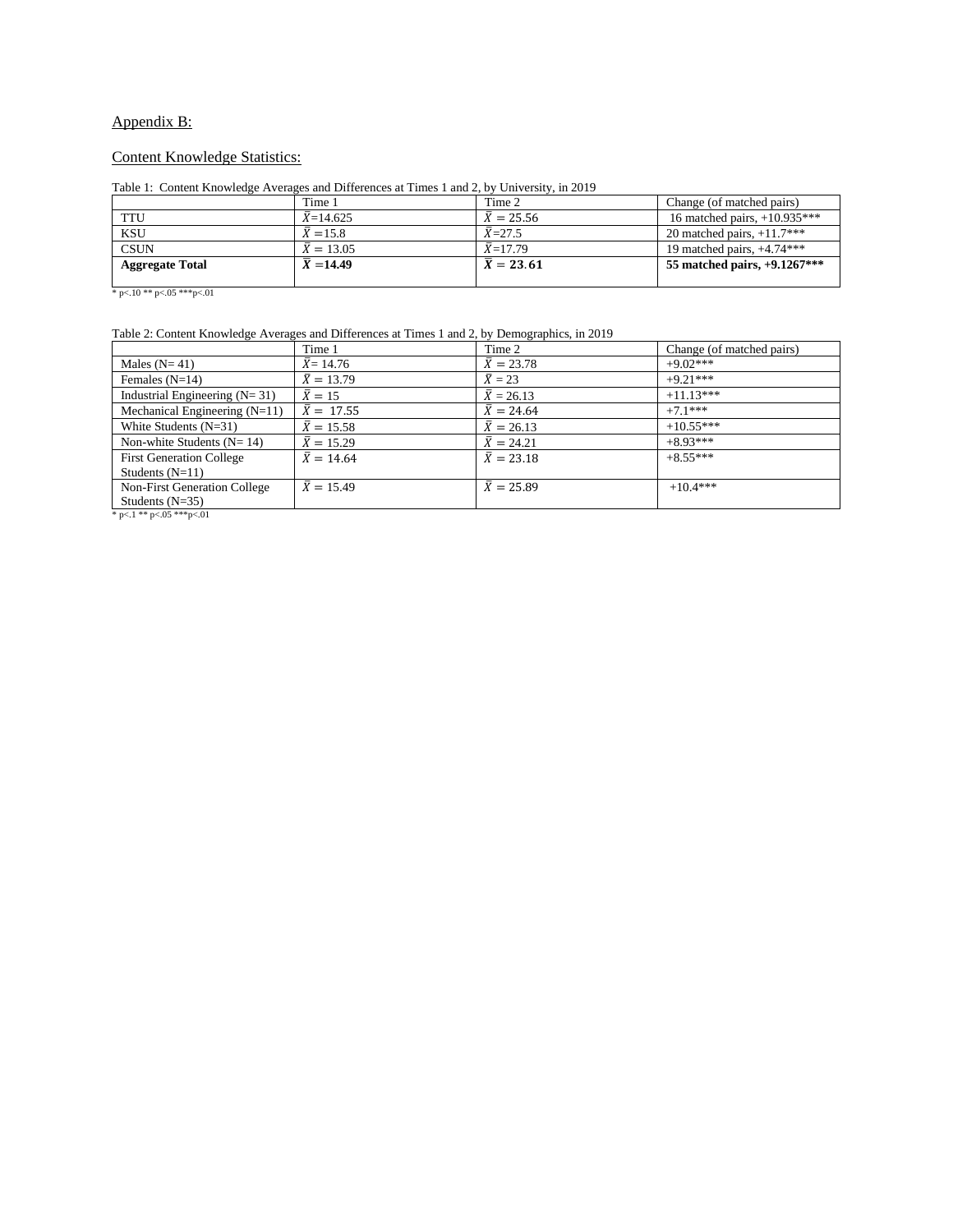# Perceptual and Self-Efficacy Statistics:

| Table 3: IMPORTANCE TO ENGINEERING |                              | Time 1<br>$N = 39$ | Time 2<br>$N = 39$ | Change |
|------------------------------------|------------------------------|--------------------|--------------------|--------|
|                                    | <b>Analytical Skills</b>     | 4.33               | 4.07               | $-26*$ |
|                                    | Computer/Technical Skills    | 3.85               | 3.82               | $-.03$ |
|                                    | Math/Science Skills          | 4.21               | 4.28               | .01    |
| <b>Job Related Skills</b>          | Creativity                   | 4.15               | 4.03               | $-.13$ |
|                                    | Problem Solving              | 4.97               | 4.82               | $-.15$ |
|                                    | Overall Job Related          | 4.302              | 4.204              | $-.56$ |
| <b>Interpersonal</b>               | Leadership                   | 3.95               | 4                  | .05    |
| <b>Related Skills</b>              | Communication                | 4.69               | 4.59               | $-.1$  |
|                                    | Teamwork                     | 4.77               | 4.74               | $-.03$ |
|                                    | Overall Interpersonal        | 4.47               | 4.44               | $-.03$ |
|                                    | Time Management              | 4.54               | 4.26               | $-28*$ |
| Life and/or                        | Orderliness and              | 3.92               | 3.77               | $-.15$ |
| <b>Professional Skills</b>         | <b>Organizational Skills</b> |                    |                    |        |
|                                    | <b>Attention to Detail</b>   | 4.49               | 4.33               | $-.15$ |
|                                    | Overall Life/Professional    | 4.32               | 4.12               | $-.2$  |

\* p<.10 \*\* p<.05 \*\*\* p<.01

| Table 4: SELF EFFICACY RATINGS |                            | Time 1 | Time 2   | Change   |
|--------------------------------|----------------------------|--------|----------|----------|
|                                |                            | $N=39$ | $N = 39$ |          |
|                                | <b>Analytical Skills</b>   | 3.54   | 3.74     | $.21*$   |
|                                | Computer/Technical Skills  | 2.87   | 3.82     | .95***   |
|                                | Math/Science Skills        | 3.72   | 3.81     | .09      |
| <b>Job Related Skills</b>      | Creativity                 | 3.33   | 3.97     | $.64***$ |
|                                | Problem Solving            | 3.82   | 4.33     | $.51***$ |
|                                | Overall Job Related        | 3.46   | 3.93     | $.47***$ |
| <b>Interpersonal</b>           | Leadership                 | 3.64   | 3.92     | $.28**$  |
| <b>Related Skills</b>          | Communication              | 3.97   | 4.04     | .06      |
|                                | Teamwork                   | 3.87   | 4.45     | $.58***$ |
|                                | Overall Interpersonal      | 3.83   | 4.14     | $.31***$ |
|                                | Time Management            | 3.56   | 3.64     | .08      |
| Life and/or                    | Orderliness and            | 3.38   | 3.82     | $.44***$ |
| <b>Professional Skills</b>     | Organizational Skills      |        |          |          |
|                                | <b>Attention to Detail</b> | 3.67   | 4.08     | $.41**$  |
|                                | Overall Life/Professional  | 3.54   | 3.85     | $.31**$  |

\* p<.10 \*\* p<.05 \*\*\* p<.01

# Outreach and Engagement with Middle and High School Students

Table 5: Content Knowledge Averages and Differences at Times 1 and 2, by Middle and High School Outreach Participants

|                        | Time 1          | Time 2                | Change (of matched pairs)    |
|------------------------|-----------------|-----------------------|------------------------------|
| Middle School          | $\bar{X}$ =2.15 | $\bar{X} = 5.41$      | 41 matched pairs, $+5.16***$ |
| High School            | $X=6.09$        | $X = 11.25$           | 22 matched pairs, $+5.16***$ |
| <b>Aggregate Total</b> | $X = 4.12$      | $\overline{X} = 8.33$ |                              |
|                        |                 |                       |                              |

 $\,^*$  p<.10  $^{**}$  p<.05  $^{***}$  p<.01